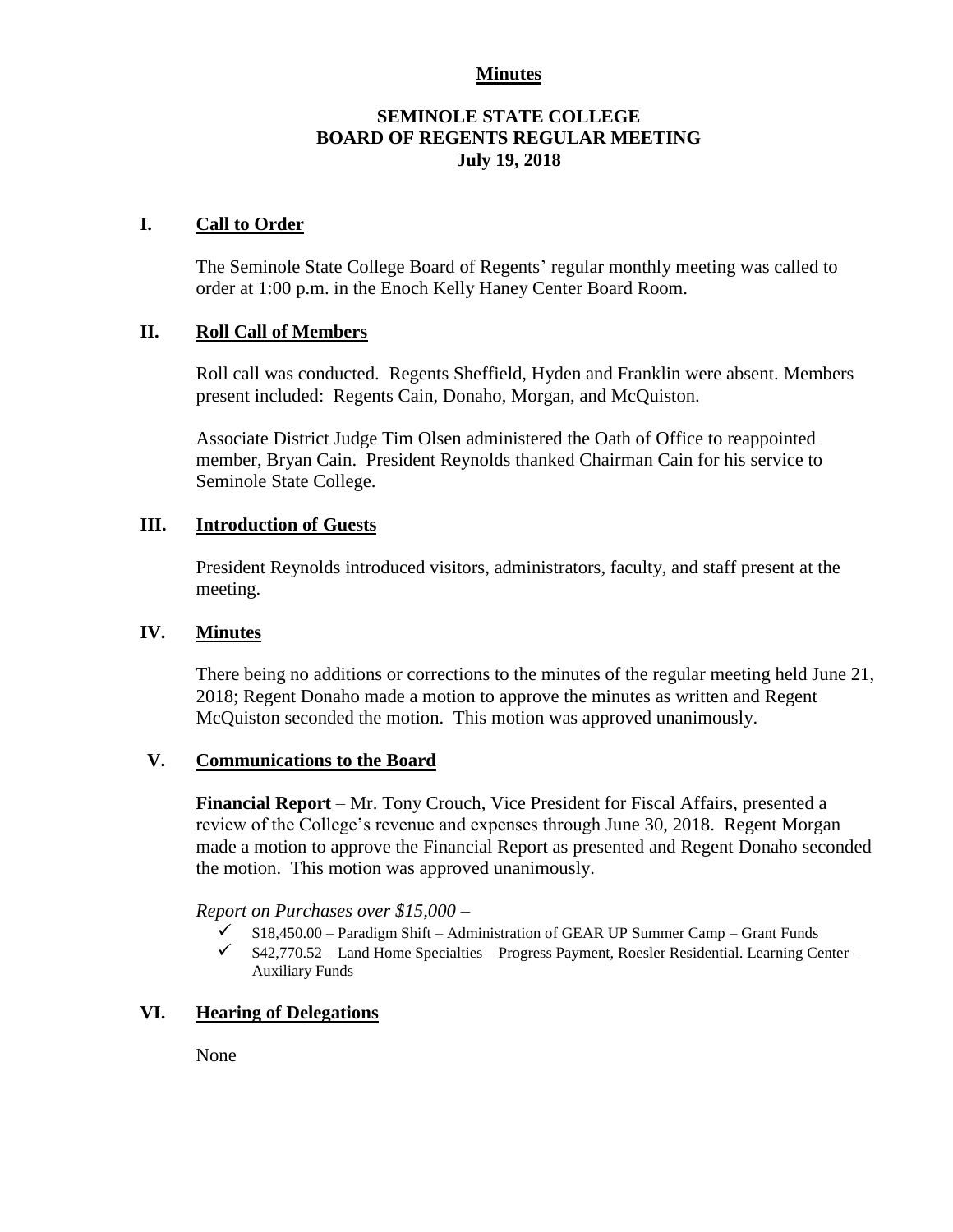**Minutes** SSC Board of Regents Regular Meeting July 19, 2018 Page 2

# **VII. President's Report**

President Reynolds discussed items under the President's Report and the Business portion of the agenda by utilizing a PowerPoint presentation. (See enclosed copy of the PowerPoint presentation)

*Personnel Update* – President Reynolds presented resignation letters from Brian Nelson, Head Tennis Coach; Rob Bennett, Head Golf Coach; and Brandon Preston, Talent Search Advisor. New hires included: Stephen Brooks, Business Instructor/Coordinator of Outreach; David Cobb, IT Technician; Andrew Davis, English Instructor; and Robin Tyler, Librarian/Transitional Language Arts Instructor

*Campus Activities*– President Reynolds told the Board members about several recent and upcoming campus activities. These were:

- President Reynolds being appointed to the Commission on Small Rural Colleges as by AACC
- SSC Global Studies traveled to Barcelona, Southern France, Cinque Terre, Pisa and Florence
- Upward Bound and Talent Search have held summer camps
- A retirement reception was held for Carol Hartman, Business and Industry Coordinator
- In-Service will be held August 8-10
- Classes will begin August  $13<sup>th</sup>$
- The Legal Issues in Higher Education Conference held by the Oklahoma State Regents will be held September 19th
- The SSC Educational Foundation Golf Tournament will be held September 20<sup>th</sup>

# **VIII. Business**

**Election of Officers**– President Reynolds presented the Board with a section of the Board Policy regarding the election of officers and information about current members' terms. Regent McQuiston made a motion to elect the following Regents as officers: Marci Donaho, Chair; Curtis Morgan, Vice Chair; and Ryan Franklin, Secretary. Regent Morgan seconded this motion. This motion was approved unanimously. (Regent Marci Donaho conducted the meeting after this item)

**Approval of Contract with Brewster and Associates** – President Reynolds presented the Brewster Contract for consulting services at the State and Federal levels and recommended approval. Regent Morgan made a motion to approve the contract with Brewster and Associates as presented and Regent Cain seconded this motion. This motion was approved unanimously.

**Approval to Suspend Men's and Women's Tennis Programs** – President Reynolds presented the Board with information about suspending the Men's and Women's Tennis